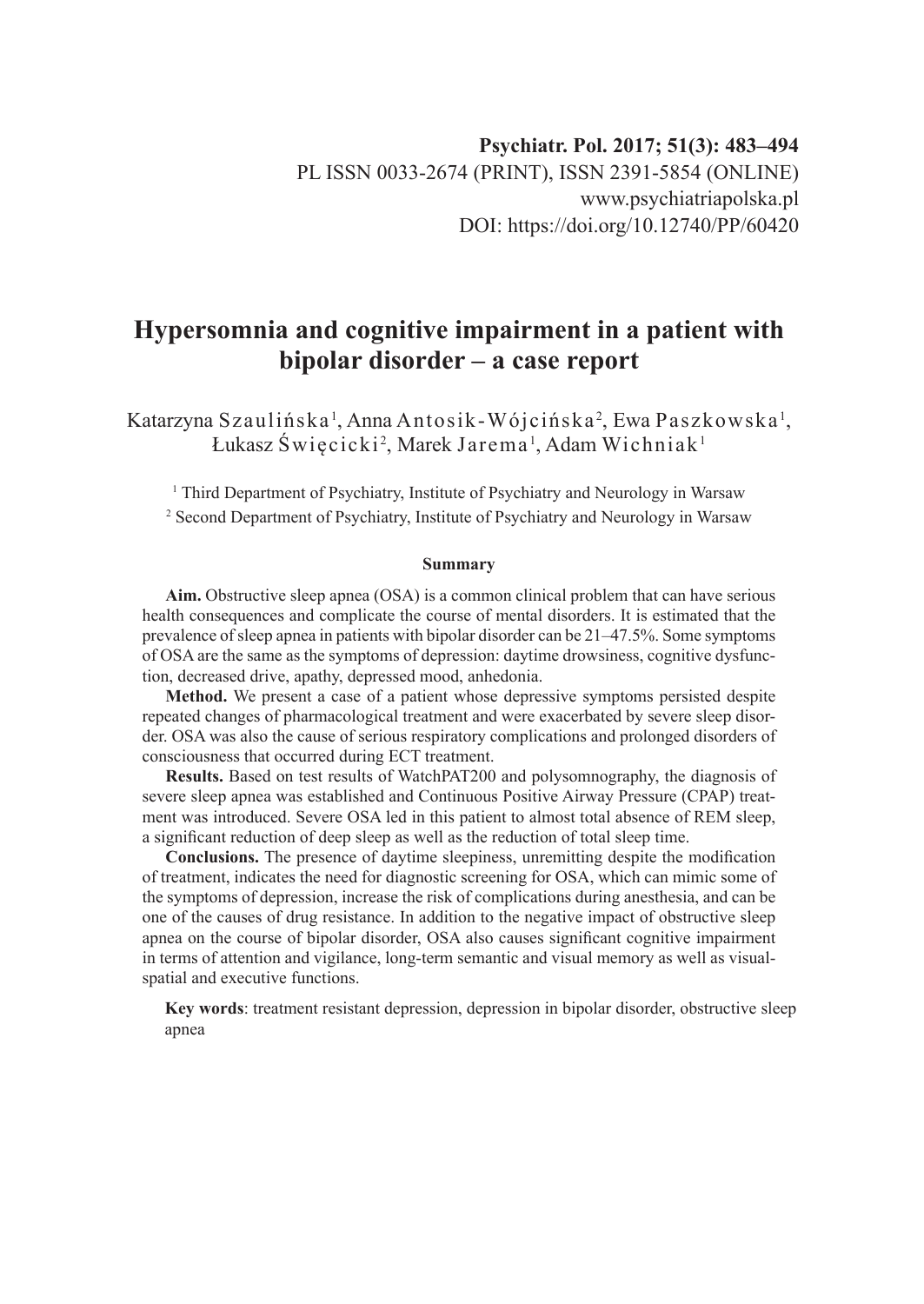## **Introduction**

A psychiatrist often interprets the symptoms as dependent on mental illness, personality traits or environmental factors. It is worth noting, however, that any mentally ill person may have comorbid somatic disorders which require careful exclusion. We present a case of a patient whose depressive symptoms were exacerbated by severe sleep disorder.

### **Medical history**

A 23-year-old obese (BMI = 43.2 kg/m<sup>2</sup>) patient with a diagnosis of bipolar disorder was admitted to a psychiatric day hospital because of another depressive episode.

The patient had been treated psychiatrically on an outpatient basis since the age of sixteen. As an 18-yer-old man, he was hospitalized with a diagnosis of a paranoid syndrome. Due to the occurrence of the manic and depressive phases in the course of the illness, the diagnosis was changed to bipolar disorder.

Ten months before admission to the ward another episode of depression appeared. Despite numerous changes in the treatment (including treatment with lithium carbonate, ziprasidone, aripiprazole, olanzapine, lamotrigine, quetiapine, escitalopram), no improvement was achieved. Therefore, the patient was referred to the psychiatric ward. During his stay the treatment with lamotrigine, aripiprazole and quetiapine was stopped and lithium carbonate and escitalopram was enrolled. Due to the lack of therapeutic effect, the treatment was changed later to reboxetine and phototherapy. After switching to lithium carbonate a slight improvement in mood and a relief in tearfulness were observed, but sadness, apathy and inactivity remained. The patient was referred to electroconvulsive therapy (ECT). During the first session, serious respiratory complications occurred: the difficulties in ventilation with the use of oropharyngeal tube, difficult intubation, a severe hypoxia, increased blood pressure after ECT and then, after waking, disorders in consciousness, which lasted for several hours. Due to those complications, the ECT treatment was abandoned. Lamotrigine at a dose of 50 mg/day and vortioxetine 20 mg per day were enrolled, and a gradual improvement of his mental state was observed. The dose of lithium was set at 1000 mg per day, serum level at discharge  $= 0.64$  mmol/l). After two hospitalizations in the inpatient department (a total of 5 months of residence), the patient was discharged and sent for further treatment at the day ward. The improvement was described as incomplete.

## **Current hospitalization**

After a discharge from the inpatient department, the patient was admitted to the day ward and qualified for the therapy program for people with depressive disorders.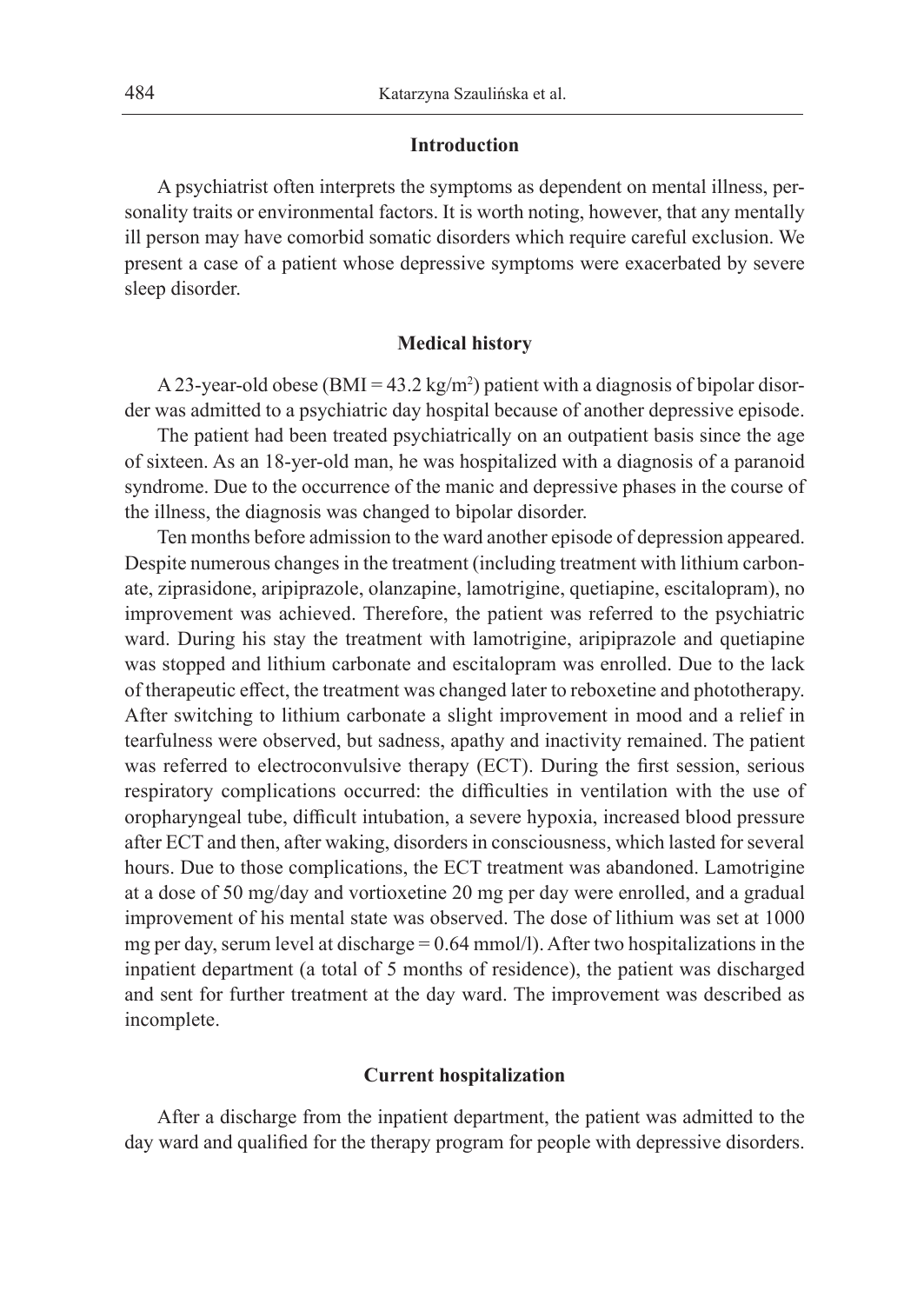During the psychiatric examination the patient was in a good, logic contact, fully oriented. He denied suicidal ideations. The leading symptoms in the clinical picture were as follows: excessive daytime sleepiness, impaired drive, cognitive impairment, concerns about the future, periodically suicidal thoughts, lack of energy, listlessness, increased appetite. The patient showed no psychotic symptoms or formal thought disorders, and the mood was only slightly reduced.

In terms of comorbidities, the main problem was morbid obesity, with a BMI = 43.2 kg/m<sup>2</sup> (height 180 cm, weight 140 kg). Because of arrhythmias, and susceptibility to ventricular tachycardia, the patient received additional 25 mg of atenolol. The patient denied smoking, drinking alcohol or using other drugs.

During the hospitalization, it was possible to observe little activity, excessive daytime sleepiness and a periodic falling asleep during the psychological classes. During the periods, when the patient was vigil, we were also observing more and more often unsuited affection and weakened criticism, a tendency to respond to the statements of other patients during psychotherapy in the form of jokes. His mood was labile and oscillated between carefree and playful. These symptoms were initially interpreted as the beginning of the phase change.

The dose of lamotrigine was gradually increased to 100 mg/d, lithium to 1500 mg/d and the dose of vortioxetine was reduced to 10 mg/day. Individual (1x/week) and group (2x/week) cognitive behavioral psychotherapy with elements of schema therapy was implemented. There was some improvement in his mental status; daytime sleepiness, however, did not decrease. Psychologists interpreted falling asleep during classes as a low motivation for treatment. However, despite attempts to overwork this symptom, its intensity did not change. In view of the persisting daytime sleepiness despite the modifications in the therapy and the increase in the intensity of psychotherapeutic classes, it was decided to expand diagnostics.

## **Excessive daytime sleepiness**

Excessive daytime sleepiness is a fairly common clinical problem. Epidemiological studies indicate that it is almost as common as the most common sleep disorder: insomnia. A severe excessive daytime sleepiness, which disrupts the functioning on a daily basis, occurs in about 5% of the general population in developed countries. A moderately severe excessive sleepiness, which affects the functioning of at least a few days a week, is present in approximately 15% of people [1]. Therefore, the presence of excessive daytime sleepiness should be assessed routinely during the mental state examination.

The differential diagnosis of excessive sleepiness can be difficult. Its most common causes can be, however, ruled out relatively simply by every doctor. There are many somatic diseases that cause drowsiness.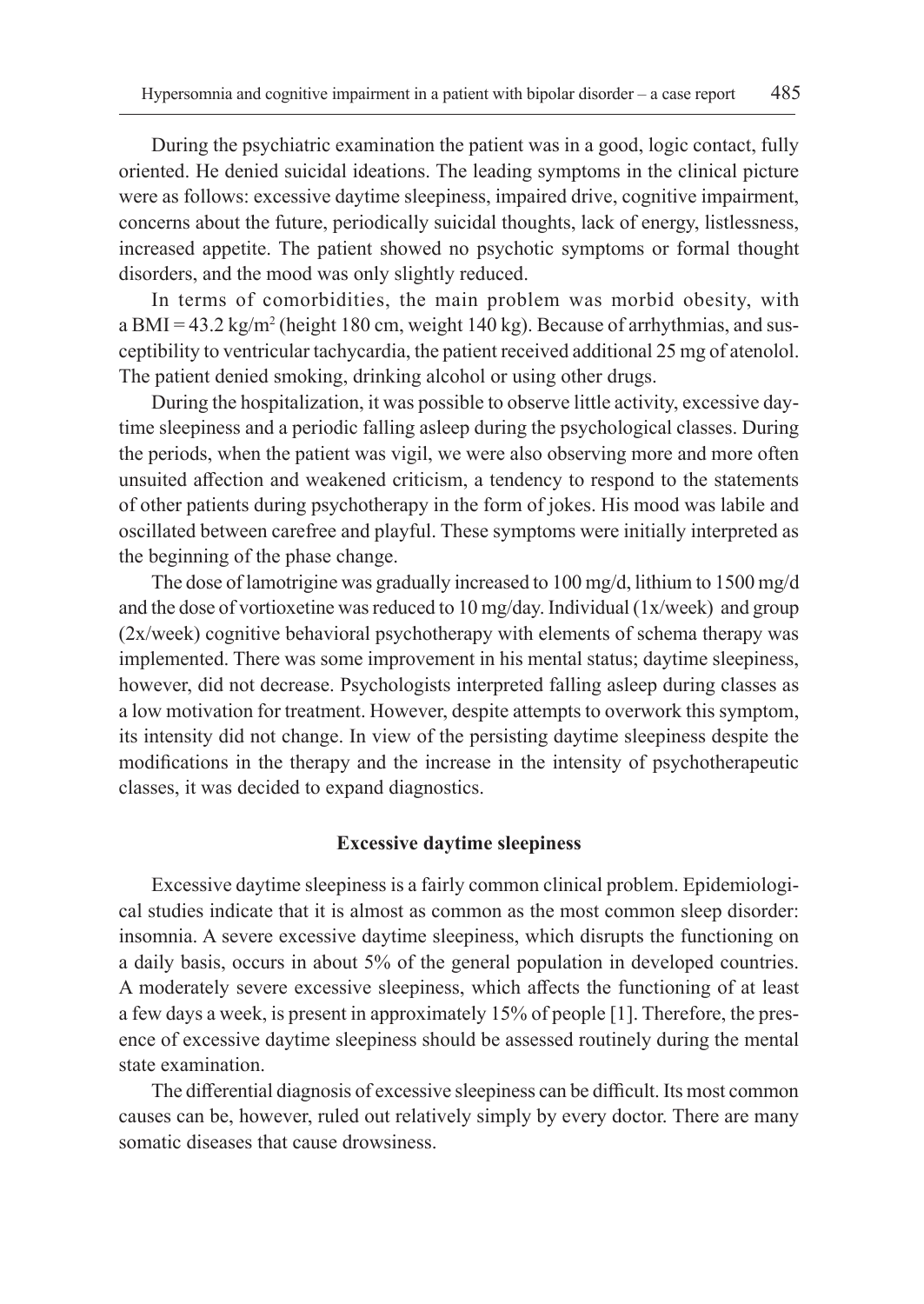In the case of the above-mentioned patient, the tests excluded diabetes, kidney or liver disease, the presence of chronic inflammation, anemia and hypothyroidism. The duration of nocturnal sleep observed in the inpatient ward – which amounted to more than eight hours – led to exclusion of sleep deprivation as a cause of excessive sleepiness. Paying attention to the length of night sleep is very important because a chronic lack of sleep or irregular sleep are the most common causes of excessive sleepiness in developed countries. Other frequent causes include mental disorders, especially depression. That is why psychiatrists are very often confronted with excessive sleepiness. Prior to the recognition that an excessive sleepiness is a symptom of a mental illness, a doctor should also collect a history of primary sleep disorders.

The history of somatic diseases and physical examination indicated that the aforementioned patient met the criteria for high risk of sleep apnea, which is a common cause of excessive daytime sleepiness.

Obstructive sleep apnea (OSA) involves complete (apnea) or partial (shortness of breath) closing of the upper respiratory tract, which occurs many times during sleep. The subsequent episodes of stopped breathing cause frequent waking up, resulting in the impaired sleep pattern. With severity of the disease there also occur more hypoxic episodes, changes in cardiac rhythm and blood pressure fluctuations [2, 3].

It is worth noting that some of the symptoms of obstructive sleep apnea coincide with some depressive symptoms, such as daytime sleepiness, cognitive impairment, reduction in drive, apathy, depressed mood. Symptoms of sleep apnea can also be misinterpreted as those resulting from schizophrenia or mania/hypomania in bipolar disorder [4]. In severe sleep apnea, hypoxia and hypercapnia caused by impaired breathing during sleep lead to the symptoms resembling a mild frontal lobe syndrome with the injury of the supraorbital parts. The reduction or lack of higher emotionality, disinhibition, unsuited affect, weakened criticism, lack of insight, labile mood, a tendency to vulgar jokes and stories with erotic content can be observed.

There are studies showing that the prevalence of sleep apnea in patients with bipolar disorder can be 21–47.5% [5]. The presence of risk factors for sleep apnea, such as, for example, obesity is associated with a worse course of bipolar disorder [6]. Like other exogenous reasons for reducing the number of hours of sleep, such as shift work or sleep disorders associated with the change of time zones (jet lag), sleep apnea can contribute to changing the phase in bipolar disorder [7, 8].

Obesity, male sex and daytime sleepiness are the risk factors indicating the necessity of screening for sleep apnea (Figure 1).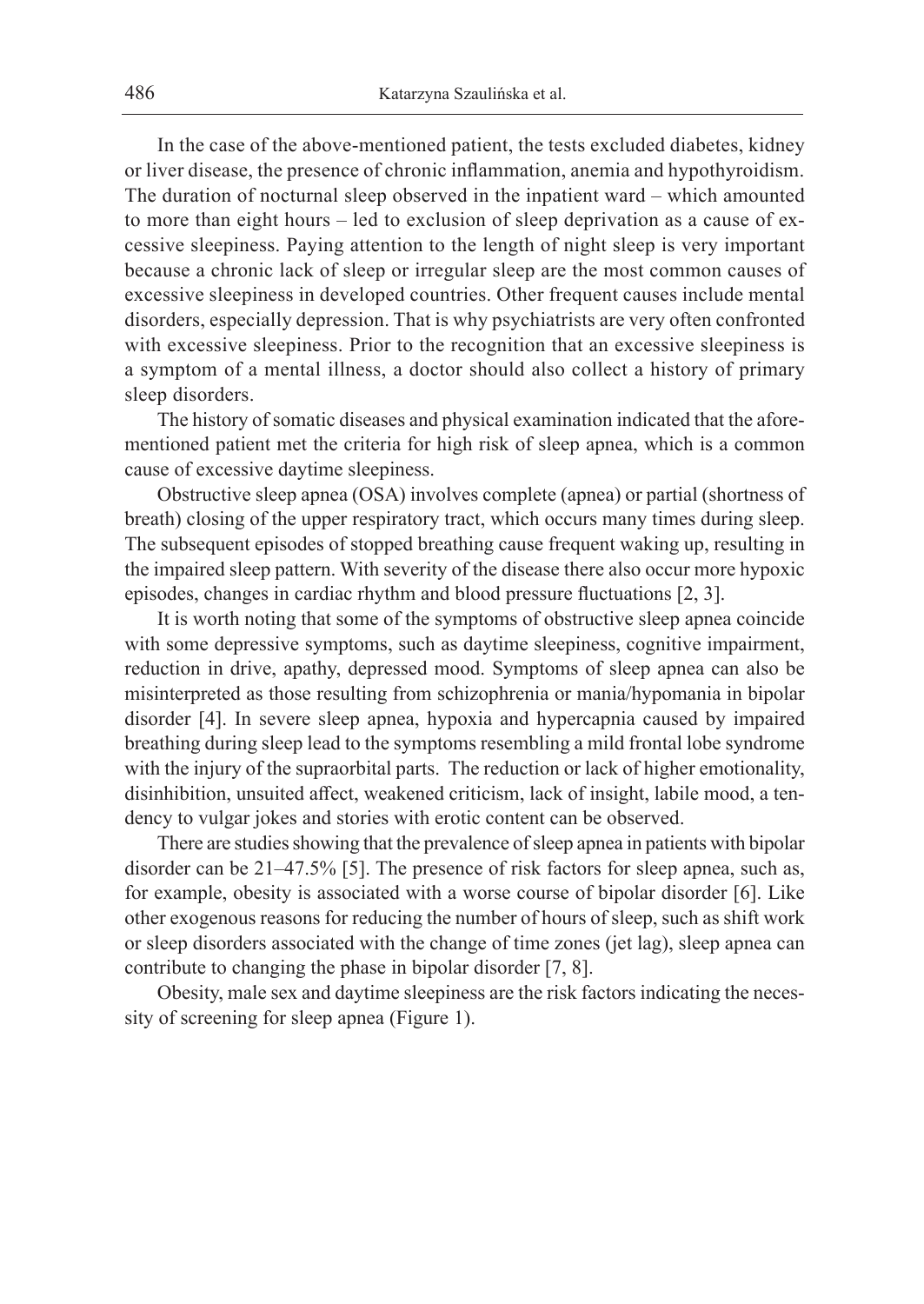#### SCREENING SCALES:

An effective way to memorize a risk factors for obstructive sleep apnea is a mnemonic STOP-BANG technique, created by anesthesiologists to assess the risk of respiratory complications in the postoperative period. Developing a shortcut STOP: S – snoring loudly (loud snoring), T – tired in the daytime (daytime fatigue), O – observed stops in breathing (seen during sleep), P – blood pressure (hypertension). BANG: B – BMI > 35 kg/m², A – age (age > 50 years), N – neck circumference (neck circumference > 41cm for women and > 43cm for men), G – gender (male). The presence of three or more of these eight factors indicates a high risk of obstructive sleep apnea [9].

Another way to assess the risk of sleep apnea is the Berlin Questionnaire, which measures the risk of sleep apnea using three categories. If the result is positive in at least two categories, the risk for OSA is assessed as significant [10]. A study comparing the two scales for people without psychiatric disorders demonstrates the superiority of the STOP-BANG method, however, none of the scales has been validated for the population of the mentally ill people yet [11].

#### Figure 1. **Screening scales**

In addition, the patient's collar circumference was 47 cm, and the history revealed snoring and pauses in breathing during the night. This meant the presence of up to six risk factors. It was decided to execute the WatchPAT200 examination. It is a portable device used for screening for sleep apnea in an outpatient setting. The basis of the study is to measure the peripheral arterial tension, that is, PAT signal (Peripheral Arterial Tone). A recently published meta-analysis has demonstrated that the measurement of PAT is the right alternative, if considered as the gold standard in the evaluation of sleep apnea, for polysomnography.[12]

# **The test for sleep apnea**

The screening for sleep apnea showed significantly increased rates of respiratory events (RDI 100.9/h, the standard up to 10/h), apnea and hypopnea (AHI 100.6/h, the standard 5/h) and desaturation (ODI 86.0/h, the standard up to 5/h). The respiratory disorders resulted in significant decreases in blood oxygen saturation. The average blood oxygen saturation was 84%, the lowest recorded value was 58%, the mean of the lowest values was 80%. Estimated total sleep time was only 3 hours and 53 minutes; there was no REM sleep present.

The most important parameter associated with the above-mentioned description is the indicator of apnea and hypopnea – AHI (Apnea-hypopnea Index). The result 5–15/h indicates a mild form of sleep apnea, result 15–30 indicates moderate OSA, and the AHI greater than 30/h – severe sleep apnea

With the AHI 100.6/h, the patient fulfills the criteria for severe sleep apnea, and this result is away from the cut-off point for the severity, which thus indicates a very serious disorders. The patient's respiratory disorders led to the almost total lack of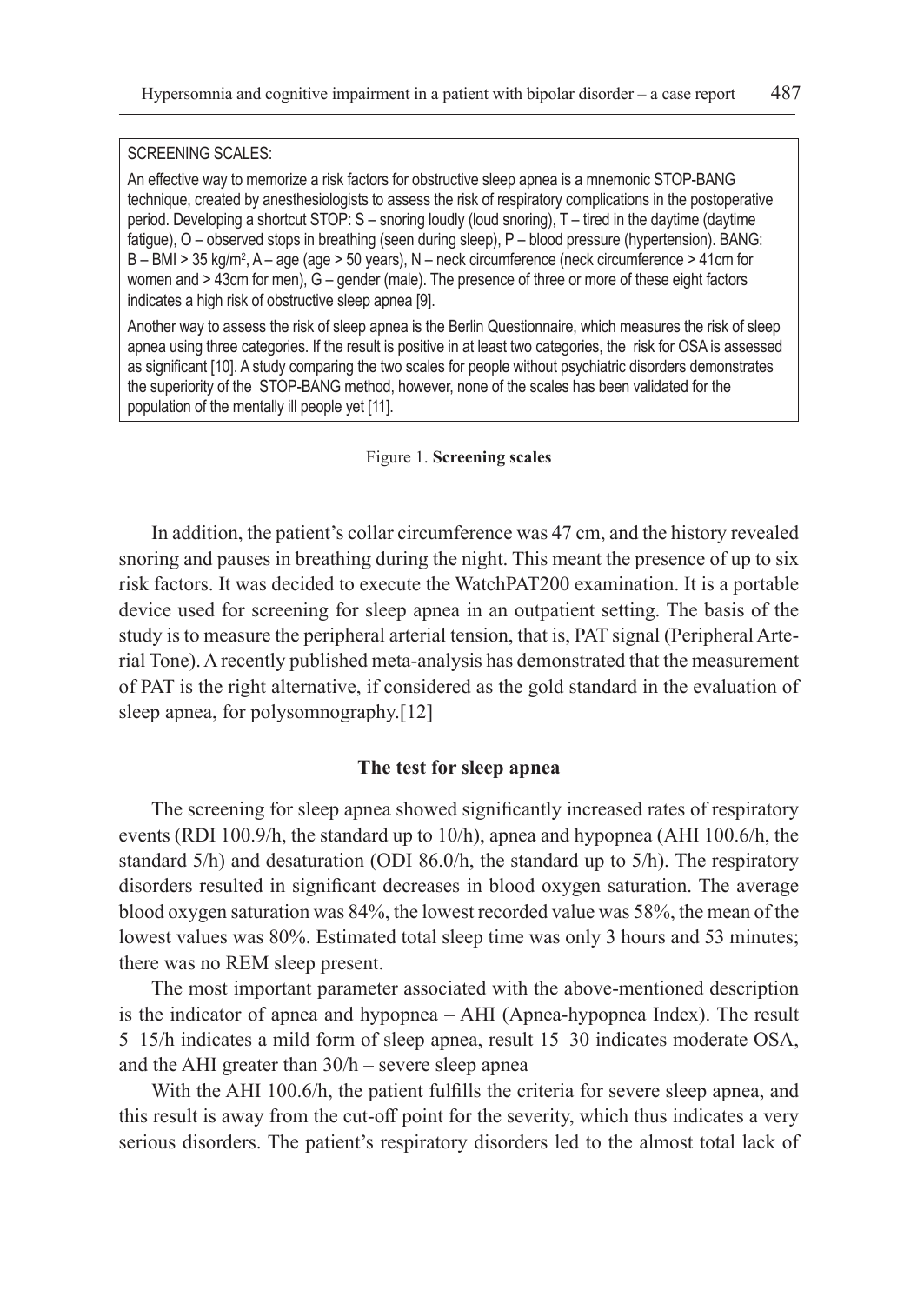

Figure 2. **Selected parameters registered during WatchPAT2000 test**

The respiratory events chart shows periods with numerous respiratory events which occurred during almost the whole time of the test. The saturation and pulse graph shows the saturation declines (lowest recorded saturation: 58%) and concomitant pulse oscillations. The sleep phases chart shows almost total lack of REM sleep.

REM sleep and significantly reduced the amount of deep sleep and thus reduced the total sleep time (Figure 2 – Watch PAT testing results).

# **Recommendations**

The patient was discharged from the hospital with a moderate improvement and the treatment with lamotrigine 100 mg/d, lithium carbonate 1500 mg/d, vortioxetine 10 mg/d was recommended. Lithium serum level controlled prior to discharge from the hospital was only 0.44 mmol, although the dose of lithium carbonate was, in comparison to the treatment in inpatient department, about 500 mg/d higher (and then the lithium level was 0.64 mmol/l). This was interpreted as a result of lower than in the inpatient ward supervision of medication, which could lead to forgetting by patient about evening doses. For this reason and due to the concomitant therapy with other mood stabilizer, the dose of lithium carbonate was not increased. The main principles of treatment with lithium carbonate were one more time discussed with the patient and dose optimization in outpatient setting was recommended.

In connection with the diagnosis of obstructive sleep apnea, the patient received further recommendations:

- 1. ENT consultation, to assess the patency of the nose, tonsils, palate and posterior pharyngeal wall.
- 2. Avoiding alcohol and sleeping pills.
- 3. Reduction in body weight a consultation with a nutritionist was recommended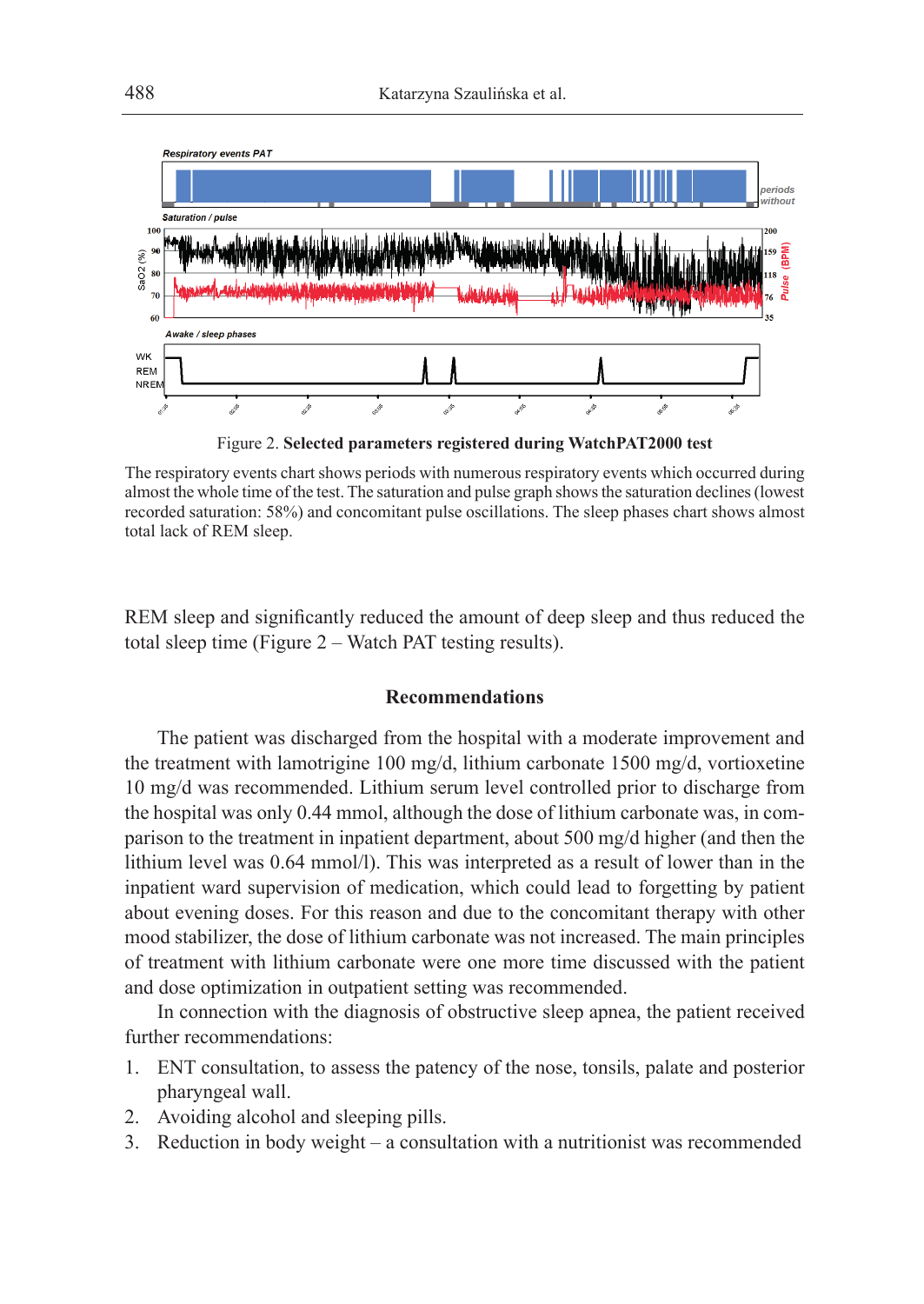4. The patient was urgently referred to a center specialized in the treatment of breathing disorders during sleep – to confirm diagnosis with polysomnography, then consider the indications for treatment with continuous positive airway pressure (CPAP).

After a discharge from hospital, the patient is continuing the treatment in the outpatient clinic. What is more, polysomnography performed in the center specializing in the OSA treatment confirmed the diagnosis substituted on the basis of the screening. Since August 2015, the patient has been receiving the treatment with CPAP.

Before the implementation of CPAP treatment pharmacotherapy was optimized in an outpatient settings. Due to the symptoms of mood elevation, vortioxetine was discontinued, the dosage of the lithium carbonate was raised to 1750 mg/day (serum level = 0.65 mmol/l), lamotrigine was maintained at a dose of 100 mg/day. The stabilization of mood was observed, notwithstanding daytime sleepiness, apathy and lack of motivation remained. Epworth sleepiness scale has shown 14 points – no change since the moment of discharge from the day ward has been observed (cut-off point for excessive daytime sleepiness is at least 8 points). Despite attempts to keep dietary recommendations, patient's weight did not change.

After initiation of CPAP treatment patient described his state as follows: "After these few days sleeping with CPAP I feel a difference, especially in efficiency/vitality, the sleepiness has decreased, during one or two days I didn't feel it at all. I feel my mood has improved and it's easier for me to organize. Finally I started to feel a need to pass the exams". The patient's mood remained stable. During a control visit he filled in Epworth scale, yielding 8 points. Among inconvenience associated with the use of CPAP the most important for the patient was the need to put on the mask carefully and some discomfort during sleep. Still, faced with the great improvement of symptoms this inconvenience had little meaning for the patient.

Not only effective treatment for sleep apnea, but also optimization of treatment with lithium carbonate should be considered as a cause of mood improvement. Against this thesis are, however, two arguments. Firstly, the therapeutic lithium level which was achieved in the inpatient department was not associated with complete remission of the symptoms. Secondly, in the patient's opinion the implementation of CPAP caused an immediate improvement of cognitive function and drive. This change also made him optimistic about therapeutic possibilities, and thus, caused further mood improvement.

# **Discussion**

This case report points to the frequent clinical problem – drug resistance and persistence of depressive episodes in bipolar disorder. The willingness to help the patient in his suffering results in attempts to use drugs that have proven antidepressant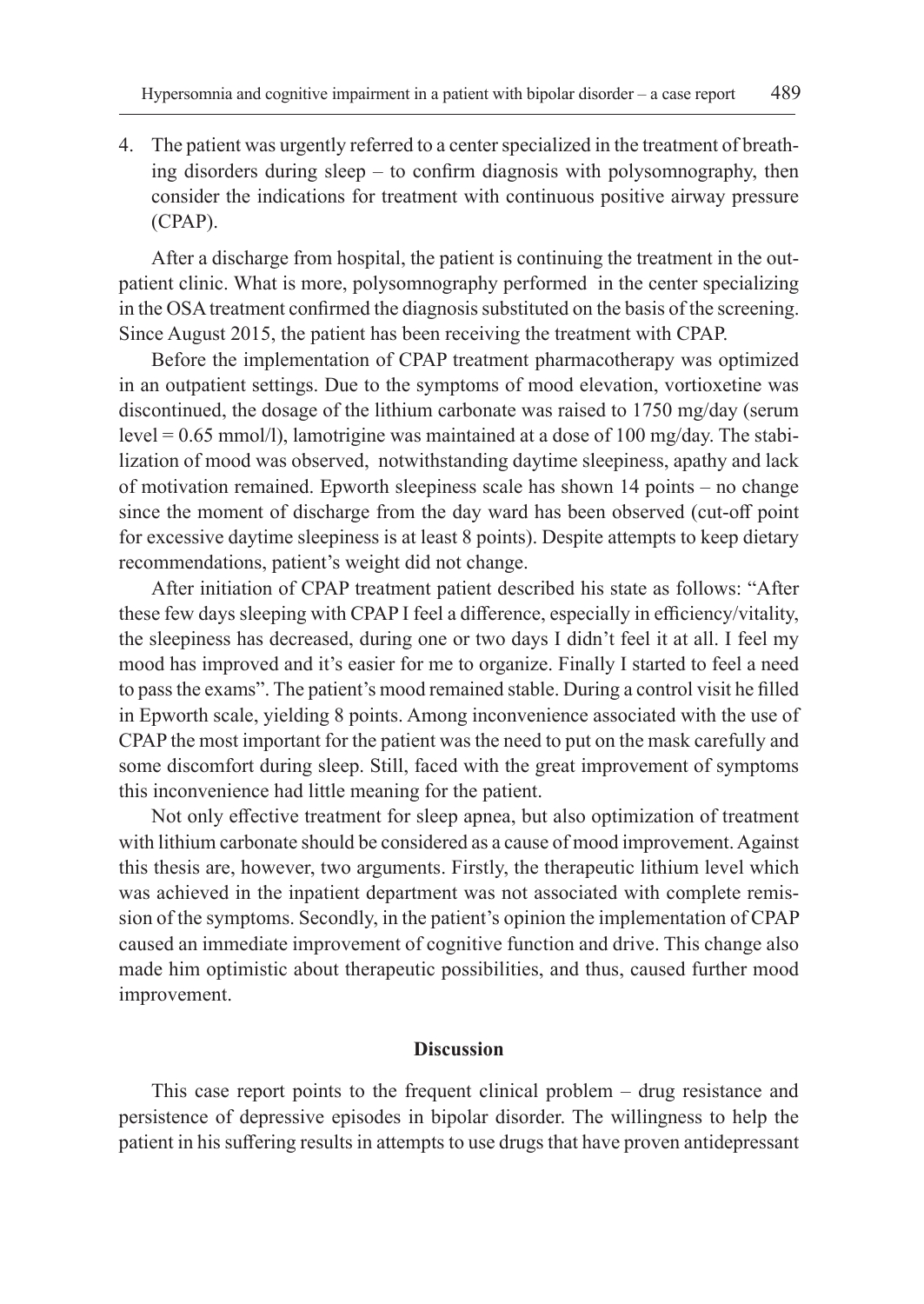efficacy in recurrent depression or schizophrenia, however, are not recommended for the treatment of bipolar depression. Both the Polish [13] and international [14] standards for the treatment of bipolar disorder show a prominent role of effective, optimal treatment with mood stabilizers. The drug level in blood serum should be monitored, appropriately type of drug and dosage should be used, and there should be also good cooperation with the patient. This is not always easy, as shown in the described case. In addition, the patient was treated with various drugs, wherein some of them, for example, ziprasidone, aripiprazole, escitalopram, reboxetine and vortioxetine, have no proven therapeutic efficacy in this diagnosis. The legitimacy of the use of these drugs is indeed not established, but especially regarding to the use of antidepressants, has many advocates among experienced clinicians. Experts of the World Federation of Societies of Biological Psychiatry (WFSBP), in the commentary to the guidelines of 2013, also declared that despite significant progress made in the treatment of bipolar disorder, there is still a lot of uncertainty in terms of prevention of depressive episodes and optimal long-term treatment [14].

The most important issue which we wanted to mention is not the pharmacological aspect, but the multiplicity of aspects of bipolar depression treatment. Psychiatrists often perceive the causes of persistence of depressive symptoms in the incorrect psychiatric treatment or in psychological and environmental factors. Too little attention is devoted to the somatic causes of depressive symptoms. One of the causes may be sleep apnea – disorder, which is most often overlooked in the differential diagnosis of depression, and which, because of the frequent occurrence in the population of mentally ill patients and many negative health consequences, should be always taken into account [4].

The third important aspect are problems and risks associated with conducting ECT treatment in the population of mentally ill patients with concomitant OSA. Although there is no data on the prevalence of obstructive sleep apnea among patients treated with ECT, it can be assumed that it is not lower than in the general population. OSA is a condition that requires the involvement of doctors of various specialties, both in terms of diagnostics, health consequences, possible complications, and the methods of treatment. Notwithstanding their severity, the symptoms and complications that are caused by OSA are often underestimated. Obstructive sleep apnea is one of the most important risk factors for severe respiratory problems during anesthesia. According to the guidelines of the American Society of Anesthesiologists [15], the preparation of a patient suffering from OSA to surgery under general anesthesia is associated with a need for increased monitoring in the periprocedural period, the need for intubation due to difficulties in conducting mechanical ventilation with the use of oropharyngeal tube, extubation in semi-sitting position carried out only after the patient wakes up, leaving the patient during the postoperative period in semi-sitting position with the possibility of monitoring. The anesthetic team should also be prepared for the pos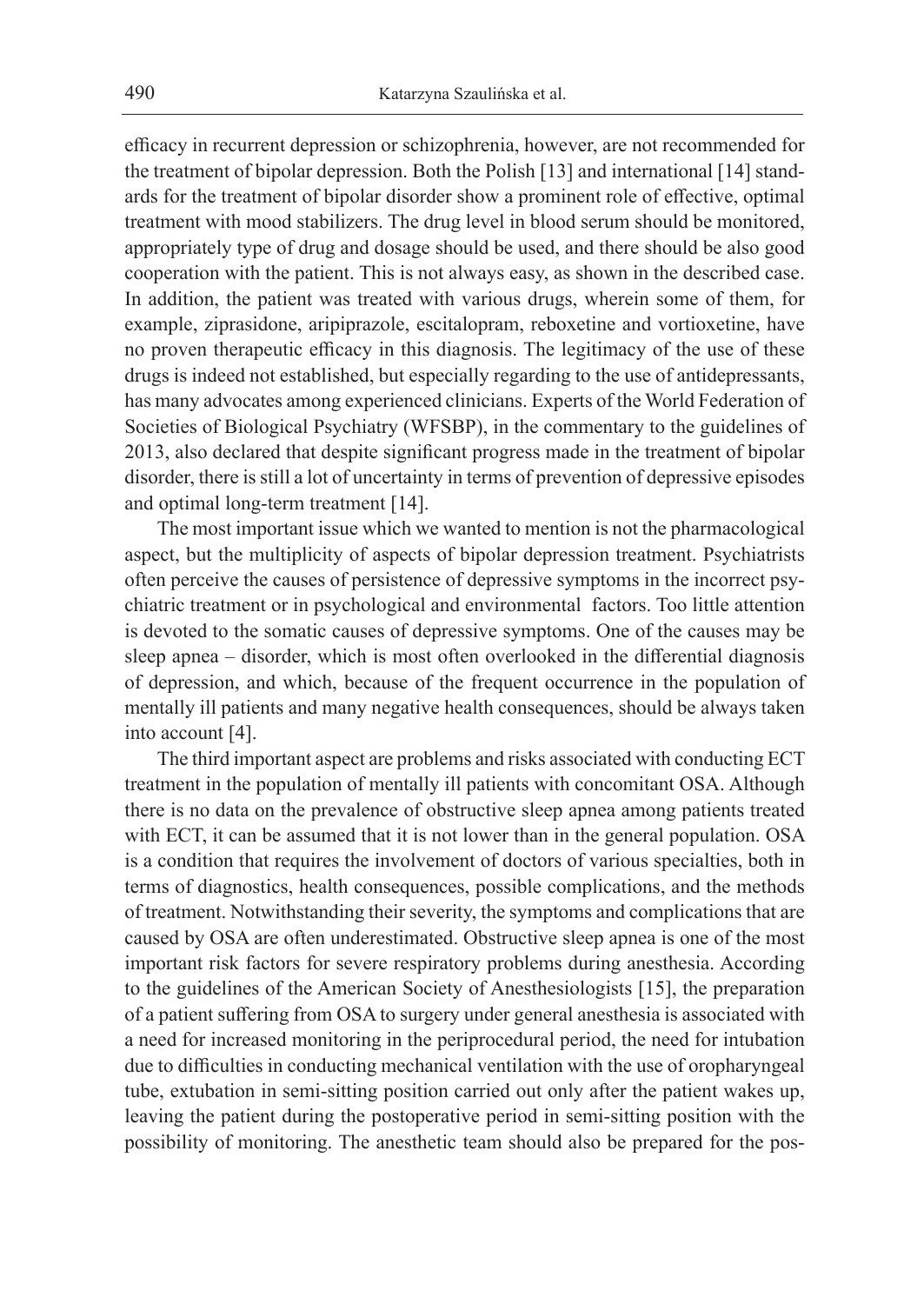sibility of difficulties in intubation [16, 17] resulting, in individual cases, even in the use of the tracheostomy tube [15].

In order to assess the risks of anesthesia associated with OSA, the Society of Anesthesiologists has recommended the routine evaluation of each patient before anesthesia with the STOP-BANG scale (Figure 1). Score of 3 or more points on a STOP-BANG scale is a risk factor for difficult intubation [16]. In the group of patients who achieved at least 6 points on a STOP-BANG scale life-threatening respiratory complications resulting in hospitalization in the intensive care unit occurred twice as often as in patients whose risk was rated for 2 or fewer points in this scale [18 ]. The score of more than 5 points in this scale is correlated with a fivefold increase in the risk of periprocedural complications such as hypoxia, failed intubation, fractures of the teeth, laryngospasm, bronchospasm, cardiac arrhythmia, increase in blood pressure [17].

In the described patient, 6 risk factors for respiratory complications in the perioperative period (STOP-BANG – 6 points) were present. The inability of effective ventilation with oropharyngeal tube, difficult intubation, hypoxia and increase in blood pressure that occurred during ECT session and were the reason for the discontinuation of the following treatments indicate the importance of screening for OSA in the group of patients referred to ECT [19, 20].

The comorbidity of mental illness and such a severe a respiratory disorder explains why the modification of the treatment of bipolar disorder was not sufficiently effective in the case of the described patient. The use of continuous positive airway pressure (CPAP) for a period of 1–2 weeks prior to ECT can reduce the risk of respiratory complications immediately after the session. [15, 19].

The data collected from the literature indicate the need for caution when initiating the therapy with CPAP in patients with bipolar disorder. There have been described the cases of mania induced by treatment with CPAP, which also concerned the patients in stable mental states treated continuously with mood stabilizers [21]. This is probably due to the rapid normalization of sleep architecture with a significant increase in REM sleep (REM sleep rebound), leading to a change in the balance between monoaminergic and cholinergic systems in the brain.

# **Conclusions**

We have noted the important issue for patients with depressive symptoms – excessive daytime sleepiness unremitting despite treatment modification. Sleepiness is often interpreted as a lack of motivation to treatment, or a resistance to change. Of course, one must consider all the possible causes of the symptom and, as shown in the above-mentioned case, in practice the patients' problems are often dependent upon various factors. What is needed before an unequivocal classification of the symptoms is the consideration of all possible causes – the somatic ones as well.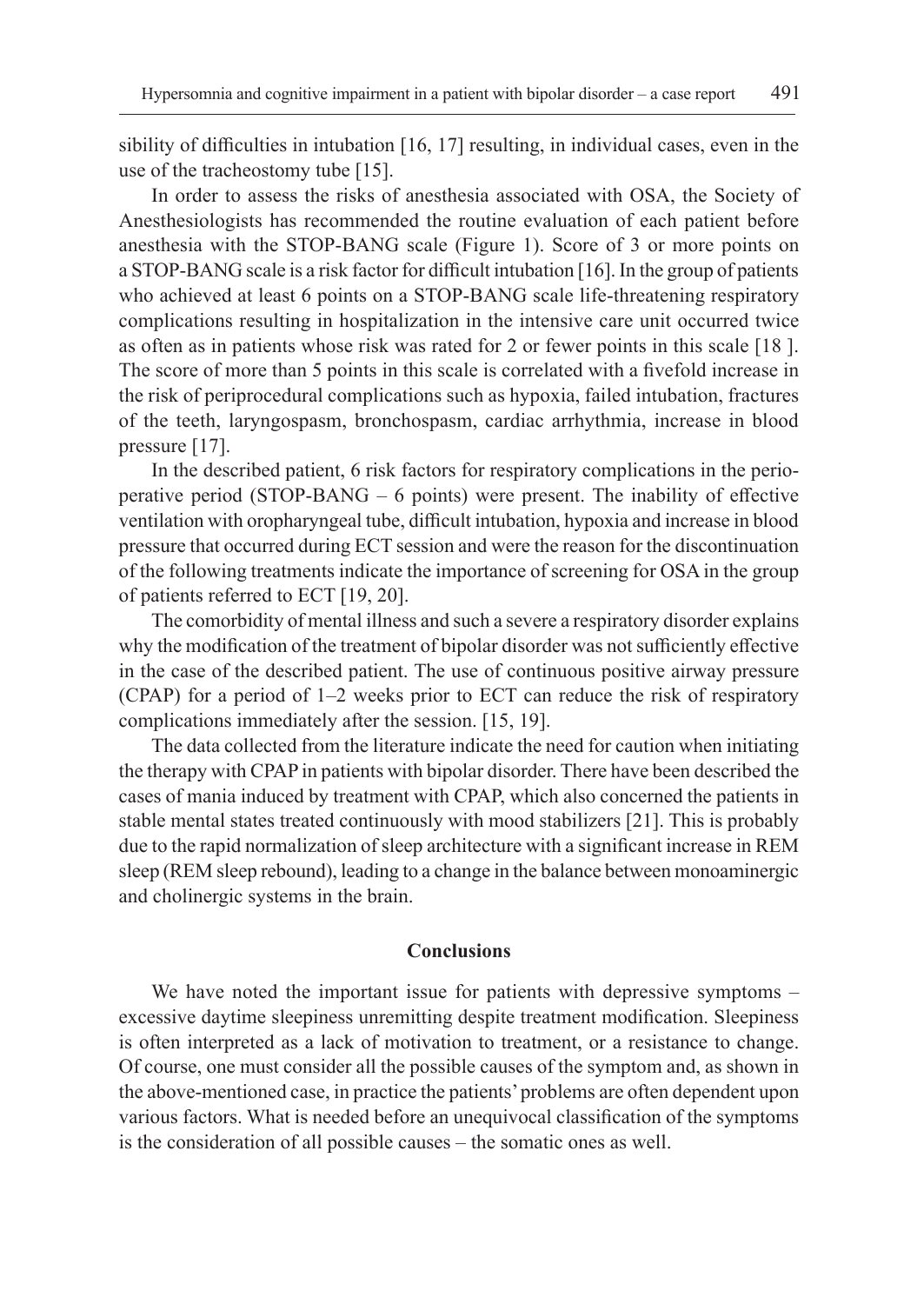Screening for the obstructive sleep apnea is not difficult. The scales described in the article can be used in the course of a few minutes examination of the patient. Diagnostic devices for OSA screening are also becoming more accessible.

Further diagnostics probably spared the described patient further modifications of treatment and prolonged hospitalization. In addition to the postulated negative effects of breathing disorders during sleep caused by bipolar disorder, sleep apnea can also cause significant cognitive impairment (attention and vigilance, semantic and visual long-term memory, visual-spatial and executive functions) [16]. It is important to note that the patient complained of some of these symptoms, which were explained as a result of bipolar disorder (perhaps that was partly right considering that in many patients with bipolar disorder without OSA, cognitive dysfunction is resistant to pharmacological treatment). In this case, the respiratory disorders during ECT and prolonged disturbance of consciousness after ECT were also observed (short-term disturbances of consciousness occur frequently after ECT and are not regarded as a complication). Sleep apnea significantly increases the risk of such complications. The patients with sleep apnea must be particularly carefully monitored for any respiratory impairment during and after general anesthesia.

Although the available data indicate that initiation of the treatment for obstructive sleep apnea with CPAP leads to a rapid resolution of excessive daytime sleepiness and improvement in cognitive functioning, it is important to note that in some patients an effective treatment period must last at least several months until some improvement is observed [22]. During this period, the patient should be motivated not to become prematurely discouraged to therapy. The data from the literature confirm that the implementation of CPAP therapy may cause a reduction of depressive symptoms and the improvement of quality of life [23, 24].

It is worth noting that the mentally ill people are interested in the treatment of obstructive sleep apnea and cooperate in the therapy, as the patient described in this article. Among patients with schizophrenia, who are often considered as a group of patients with the highest risk of possible non-cooperation, as many as 71% of patients showed an interest in performing a study assessing breathing during sleep [25], which, of course, does not necessarily mean complying with all of the recommendations.

## **References**

- 1. Ohayon M. *Epidemiology of Excessive Daytime Sleepiness*. Sleep Med. Clin. 2006; 1: 9–16.
- 2. Malhotra A, White DP. *Obstructive sleep apnoea*. Lancet 2002; 360: 237–245.
- 3. Plywaczewski R, Brzecka A, Bielicki P et al. *Sleep related breathing disorders in adults recommendations of Polish Society of Lung Diseases*. Pneumonologia i Alergologia Polska 2013; 81: 221–258.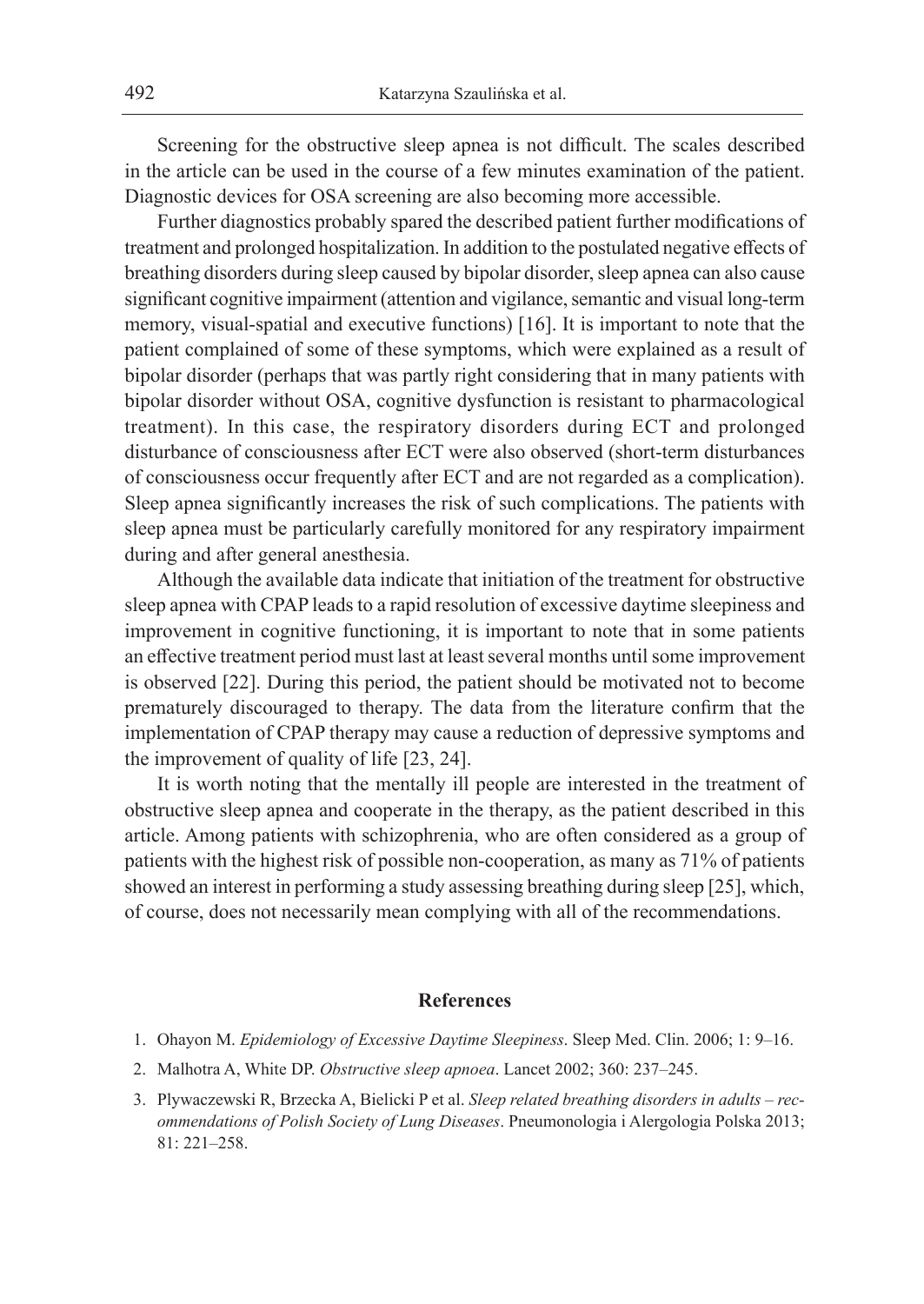- 4. Szaulińska K, Pływaczewski R, Sikorska O, Holka-Pokorska J, Wierzbicka A et al. *Obstructive sleep apnoea in severe mental disorders*. Psychiatr. Pol. 2015; 49(5): 883–895.
- 5. Kelly T, Douglas L, Denmark L et al. *The high prevalence of obstructive sleep apnea among patients with bipolar disorders*. J. Affect. Disorders 2013; 151: 54–58.
- 6. Thompson WK, Kupfer DJ, Fagiolini A et al. *Prevalence and clinical correlates of medical comorbidities in patients with bipolar I disorder: Analysis of acute-phase data from a randomized controlled trial*. J. Clin. Psychiat. 2006; 67: 783–788.
- 7. Wehr TA, Sack DA, Rosenthal NE. *Sleep reduction as a final common pathway in the genesis of mania*. Am. J. Psychiat. 1987; 144: 201–204.
- 8. Plante DT, Winkelman JW. *Sleep disturbance in bipolar disorder: Therapeutic implications*. Am. J. Psychiat. 2008; 165: 830–843.
- 9. Chung F, Yegneswaran B, Liao P et al. *STOP questionnaire: A tool to screen patients for obstructive sleep apnea*. Anesthesiology 2008; 108: 812–821.
- 10. Netzer NC, Stoohs RA, Netzer CM et al. *Using the Berlin Questionnaire to identify patients at risk for the sleep apnea syndrome*. Ann. Intern. Med. 1999; 131: 485–491.
- 11. Luo L, Huang R, Zhong X et al. *STOP-Bang questionnaire is superior to Epworth sleepiness scales, Berlin questionnaire, and STOP questionnaire in screening obstructive sleep apnea hypopnea syndrome patients*. Chin. Med. J. (Engl). 2014; 127(17): 3065–3070.
- 12. Yalamanchali S, Farajian V, Hamilton C et al. *Diagnosis of obstructive sleep apnea by peripheral arterial tonometry: Meta-analysis*. JAMA Otolaryngol. 2013; 139: 1343–1350.
- 13. Dudek D. *Leczenie epizodu depresyjnego w przebiegu choroby afektywnej dwubiegunowej*. In: Jarema M. ed. *Standardy leczenia farmakologicznego niektórych zaburzeń psychicznych*, 2 nd edition. Warsaw: Via Medica; 2015, p. 63-75.
- 14. Grunze H, Vieta E, Goodwin GM, Bowden C, Licht RW et al. *WFSBP Task Force on Treatment Guidelines for Bipolar Disorders. The World Federation of Societies of Biological Psychiatry (WFSBP) guidelines for the biological treatment of bipolar disorders: Update 2012 on the longterm treatment of bipolar disorder*. World J. Biol. Psychiat. 2013; 14(3): 154–219.
- 15. *A Report by the American Society of Anesthesiologists. Practice Guidelines for the Perioperative Management of Patients with Obstructive Sleep Apnea*. Anesthesiology 2006; 104: 1081–1093.
- 16. Acar HV, Yarkan Uysal H, Kaya A et al. *Does the STOP-Bang, an obstructive sleep apnea screening tool, predict difficult intubation?* Eur. Rev. Med. Pharmacol. 2014; 18: 1869–1874.
- 17. Seet E, Chua M, Liaw CM. *High STOP-BANG questionnaire predict intraoperative and early postoperative adverse events*. Singap. Med. J. 2015; 56(4): 212–216.
- 18. Chia P, Seet E, Macachor JD et al. *The association of the pre-operative STOP-BANG scores with postoperative critical care admission*. Anaesthesia. 2013; 68: 950–952.
- 19. Vaughn McCall W, Arias L, Onafuye R et al. *What the electroconvulsive therapy practitioner needs to know about obstructive sleep apnea*. J. ECT. 2009; 25(1): 50–53.
- 20. Bastiampillai T, Ju Khor L, Dhillon R. *Complicated management of mania in the setting of undiagnosed obstructive sleep apnea*. J. ECT. 2011; 27(1): 15–16.
- 21. Aggarwal R, Baweja R, Saunders EF et al. *CPAP-induced mania in bipolar disorder: A case report*. Bipolar Disord. 2013; 15: 803–807.